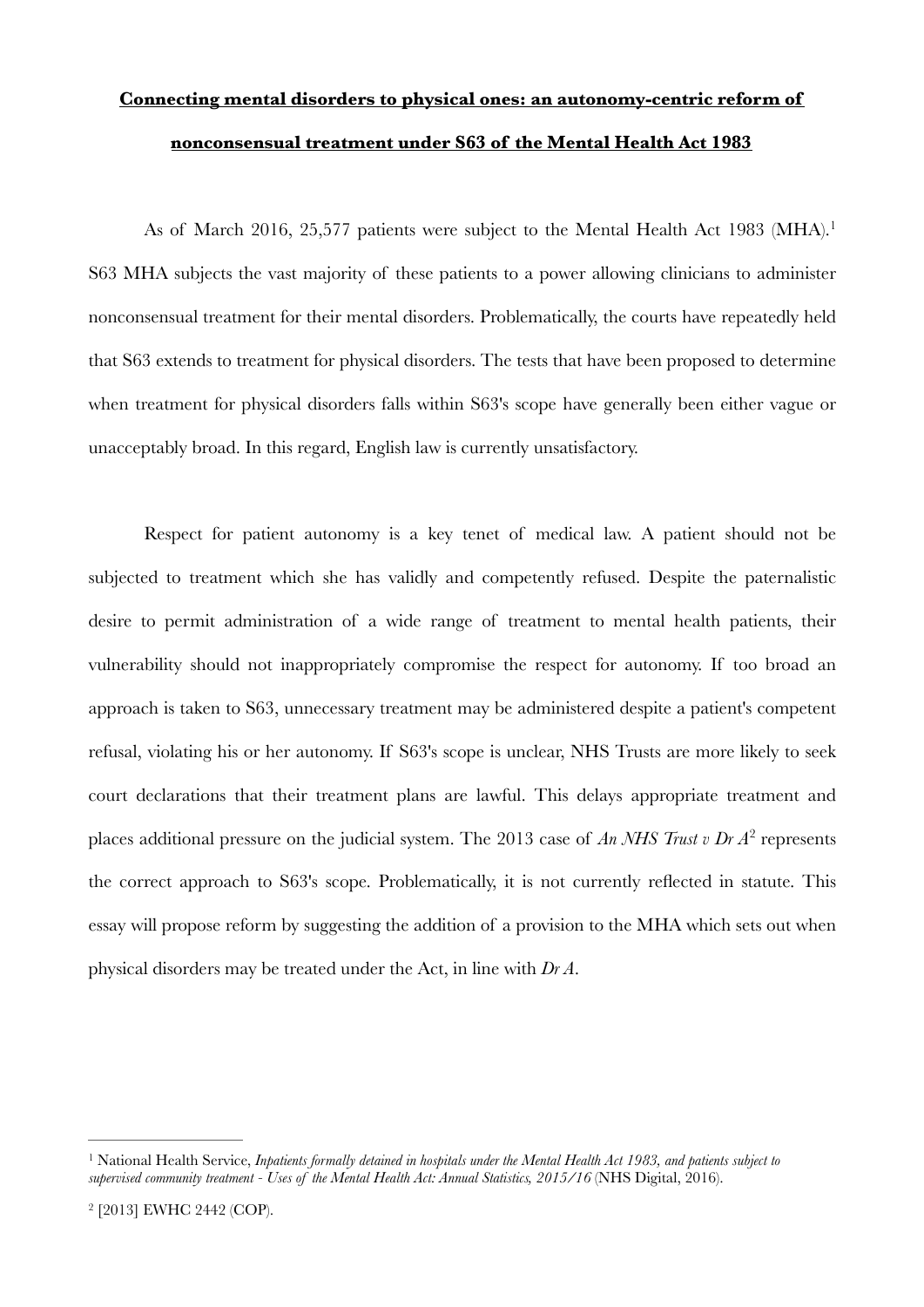## **The need for reform**

<span id="page-1-8"></span><span id="page-1-7"></span>S63 MHA reads: "The consent of a patient shall not be required for any medical treatment given to him for the mental disorder from which he is suffering[.](#page-1-0)..".<sup>[3](#page-1-0)</sup> Since the Mental Health Act 2007 ("the 2007 Act"), S145(4) MHA defines "treatment... for the mental disorder" as "medical treatment the purpose of which is to alleviate, or prevent the worsening of, the disorder or one or more of its symptoms or manifestations"[.](#page-1-1)<sup>[4](#page-1-1)</sup> A power to treat patients' mental disorders appears justifiable, considering that mental health patients are at risk of harming themselves or others. However, because mental disorders often cause, or present themselves alongside, physical disorders, it is necessary to clarify whether - and when - the MHA allows treatment of physical disorders. Both S63 and S145(4) have been the subject of several cases, in particular regarding the test determining when physical disorders may be treated under S63.

<span id="page-1-11"></span><span id="page-1-10"></span><span id="page-1-9"></span>It was Hoffmann LI in *B v Croydon Health Authority*<sup>[5](#page-1-2)</sup> who first held that S63 could include ["](#page-1-3)ancillary"<sup>[6](#page-1-3)</sup> treatment for patients' physical disorders (such as force-feeding to treat malnutrition) as long as such treatment was not "entirely unconnected with the mental disorder"<sup>[7](#page-1-4)</sup>. While *Croydon* declares that the mental and physical disorders must be connected for the latter to be treated under S63, it does not define that connection, leaving this test unhelpfully vague. *Tameside & Glossop Acute Services NHS Trust v CH*<sup>[8](#page-1-5)</sup> stretched this test "beyond all expectations"<sup>9</sup>. Wall J held that S63 authorised a Caesarean section for a pregnant patient because "a successful outcome of [the]

<span id="page-1-13"></span><span id="page-1-12"></span><span id="page-1-0"></span> $3$  Mental Health Act 1983 (MHA 1983) s 63.

<span id="page-1-1"></span> $4$  MHA 1983 s 145(4).

<span id="page-1-2"></span><sup>&</sup>lt;sup>[5](#page-1-9)</sup> [1995] Fam 133 (OB).

<span id="page-1-3"></span> $6$  ibid 139.

<span id="page-1-4"></span> $7$  ibid.

<span id="page-1-5"></span><sup>&</sup>lt;sup>[8](#page-1-12)</sup> [1996] 1 FLR 762 (Fam).

<span id="page-1-6"></span><sup>&</sup>lt;sup>[9](#page-1-13)</sup> Judith Laing and Nicola Glover-Thomas, 'Mental Health Law' in Andrew Grubb, Judith Laing and Jean McHale (eds), *Principles of Medical Law* (3rd edn, OUP 2010) 627.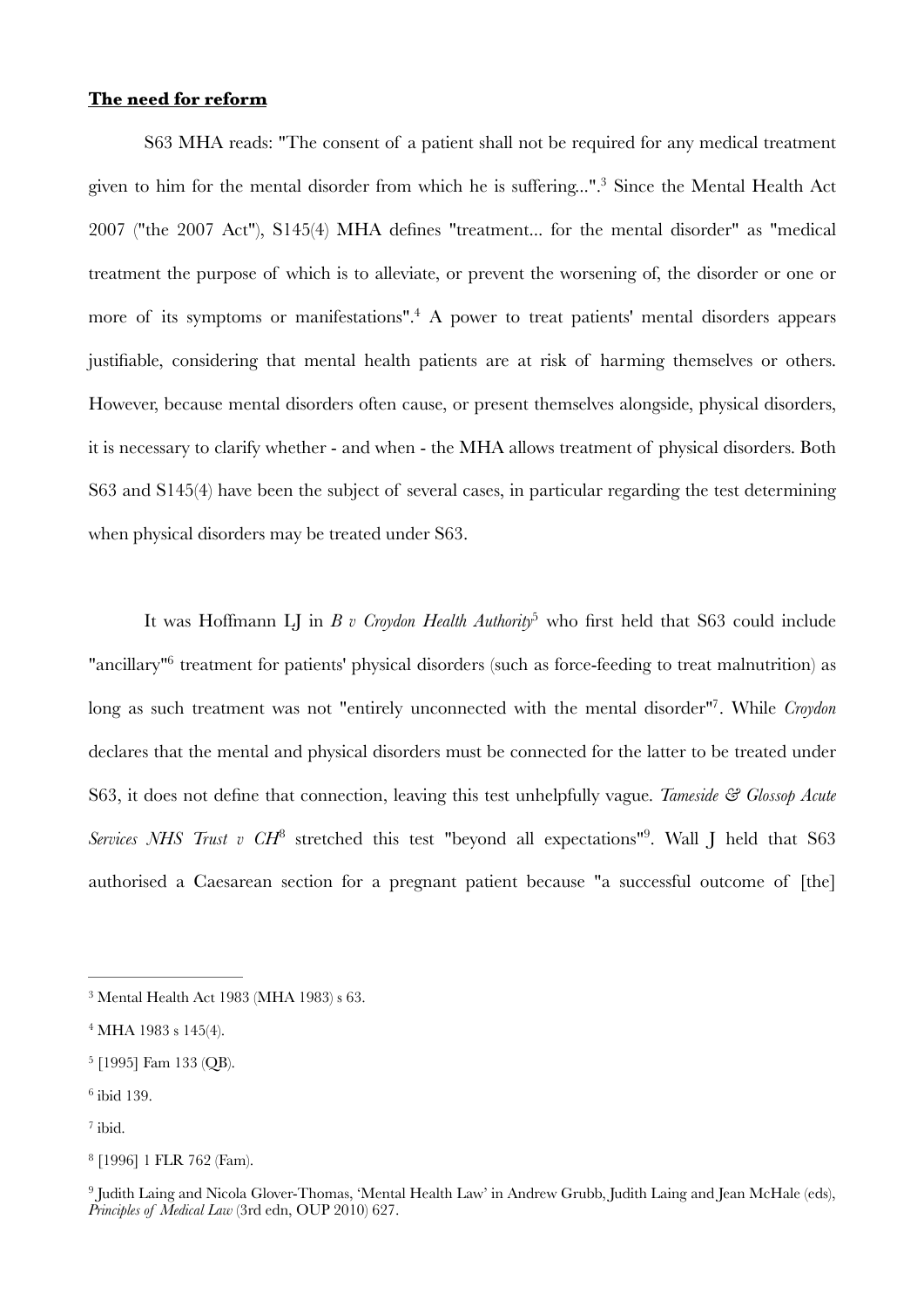<span id="page-2-10"></span><span id="page-2-9"></span>pregnancy [was] a necessary part of the overall treatment for her mental disorder"[.](#page-2-0)<sup>[10](#page-2-0)</sup> As Dolan and Parker correctly suggest, *Tameside* proposes that "treatment for the physical condition [must be] necessary for the treatment of the mental disorder to take place"<sup>[11](#page-2-1)</sup> to fall within S63's scope. This is a deeply unsatisfactory interpretation; it permits overriding patient autonomy to administer a staggering range of treatment on the basis that patients must be alive, or healthy, to receive treatment for their mental disorders. Such a broad reading of S63 "[fails] to maintain a clear distinction between treatment for mental disorder and treatment for physical disorder", and leads to "misuse of the [MHA]"[.](#page-2-2)<sup>[12](#page-2-2)</sup>

<span id="page-2-16"></span><span id="page-2-15"></span><span id="page-2-14"></span><span id="page-2-13"></span><span id="page-2-12"></span><span id="page-2-11"></span>Kay J later proposed a different test in *R v Collins and Ashworth Hospital Authority, ex parte Brady*.<sup>13</sup> Ian Brady's hunger strike was held to be "because of [Brady's] personality disorder"<sup>14</sup>[,](#page-2-4) and was a "manifestation or symptom of the personality disorder"<sup>[15](#page-2-5)</sup>. It could therefore be treated with artificial nutrition and hydration (ANH) under S63. It was irrelevant that "a person without mental disorder could reach the same decision on a rational basis".<sup>[16](#page-2-6)</sup> Brady proposes that if the mental disordermore than "[minimally] or [insubstantially]"<sup>[17](#page-2-7)</sup> contributes to a decision leading to a physical disorder, that disorder can be treated under S63. This test fails to recognise the distinction drawn in *Re C (Adult: Refusal of Medical Treatment*)<sup>[18](#page-2-8)</sup> between irrational decisions and ones which patients lack capacity to make. The *Brady* test would be problematic in scenarios where mental

- <span id="page-2-4"></span> $14$  ibid [44].
- <span id="page-2-5"></span> $15$  ibid.
- <span id="page-2-6"></span> $16$  ibid.
- <span id="page-2-7"></span> $17$  ibid [43].
- <span id="page-2-8"></span><sup>[18](#page-2-17)</sup> [1994] 1 W.L.R. 290 (Fam).

<span id="page-2-17"></span><span id="page-2-0"></span><sup>&</sup>lt;sup>[10](#page-2-9)</sup> Tameside and Glossop Acute Services Trust v CH [1996] 4 Med L Rev 193, 195.

<span id="page-2-2"></span><span id="page-2-1"></span><sup>&</sup>lt;sup>[11](#page-2-10)</sup> Bridget Dolan and Camilla Parker, 'Caesarean section: a treatment for mental disorder?' (1997) 314 BMJ 1183, 1184.  $12$  ibid.

<span id="page-2-3"></span><sup>&</sup>lt;sup>[13](#page-2-12)</sup> [2000] EWHC 639 (Admin).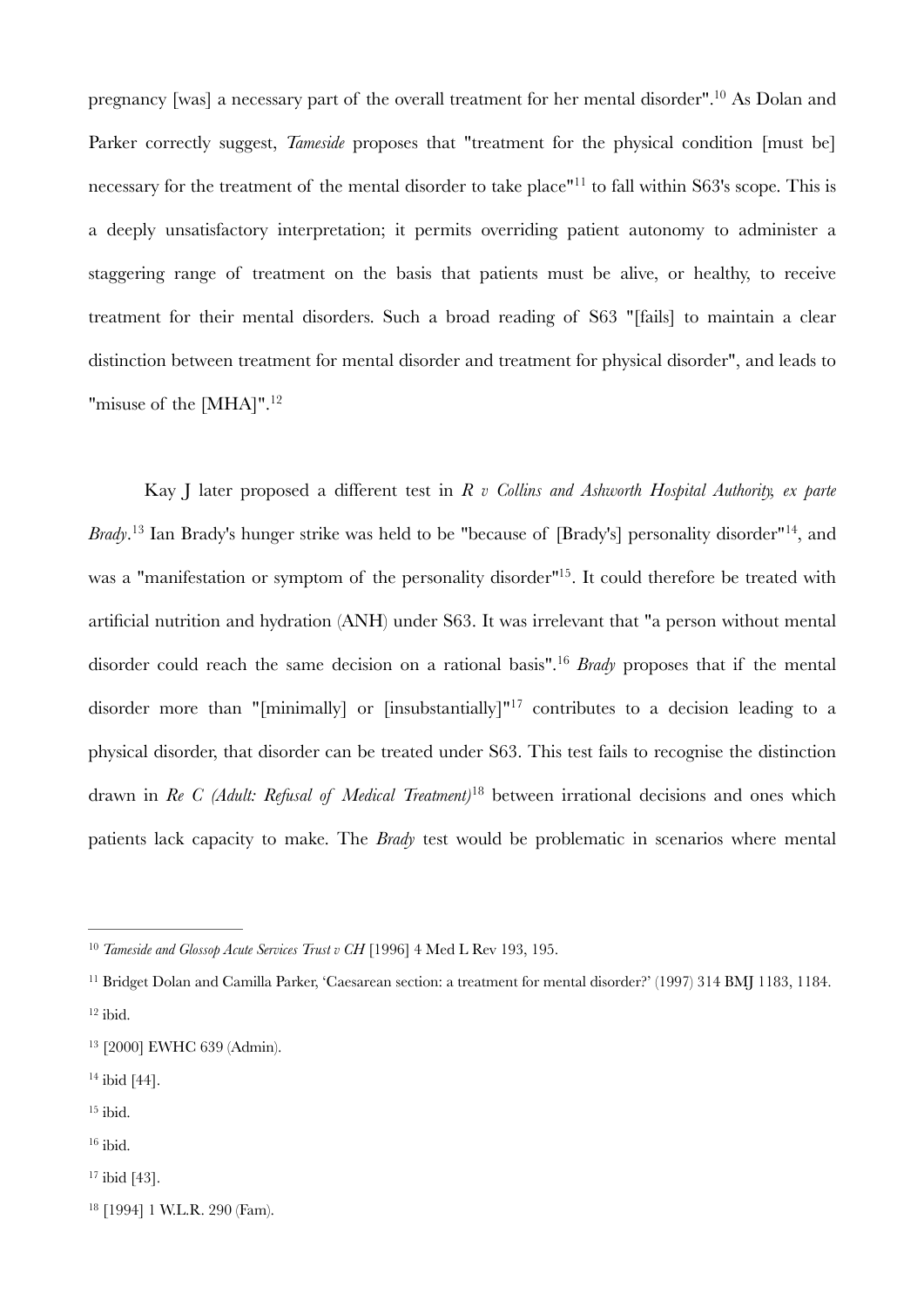<span id="page-3-6"></span>health patients retain capacity to refuse treatment (such as *Re C*), and should be considered unduly broad[.19](#page-3-0)

<span id="page-3-8"></span><span id="page-3-7"></span>*Dr A* was the first significant case after the 2007 Act, and attempted to resolve S63's "absence of clarity<sup>"[20](#page-3-1)</sup>. Dr A was detained under the MHA for a delusional disorder, and subsequently refused food. Baker J held that ANH for Dr A's malnutrition "[would not make] a difference to [Dr A's] underlyingmental state".<sup>[21](#page-3-2)</sup> Thus, even though the malnutrition could be said to be caused by Dr A's mental disorder, ANH could not be considered treatment for the mental disorder under S63. *Dr A* proposes that in order to fall within S63's scope, the treatment of a physical disorder must make a difference to the patient's underlying mental state. This test is not without caveats; defining a ["](#page-3-3)difference in mental state" $^{22}$  $^{22}$  $^{22}$  may be best left to medical opinion.

<span id="page-3-11"></span><span id="page-3-10"></span><span id="page-3-9"></span>For its restrictive approach alone, this should be considered the correct approach to S63. Baker J stated that a wider approach would unacceptably permit treatment of physical disorders "only incidentally connected to the mental health disorder"[.](#page-3-4)<sup>[23](#page-3-4)</sup> His focus on confining "treatment" given under S63... to that which is properly within the definition of section 145 as amended [by the 2007 Act]<sup>"[24](#page-3-5)</sup> desirably enshrines the principle of respect for autonomy. Emphasising effects on a patient's mental state also reflects the plain meaning of the statute. Treating a mental disorder means lessening its severity, which is evidenced by the degree of its mental effects. Therefore, a

<span id="page-3-1"></span> $^{20}$  $^{20}$  $^{20}$  *Dr A* (n 2) [76].

<span id="page-3-2"></span> $21$  ibid [74].

<span id="page-3-3"></span> $22$  ibid.

<span id="page-3-4"></span> $23$  ibid [76].

<span id="page-3-5"></span> $24$  ibid [80].

<span id="page-3-0"></span> $19$  In *Re C*, C suffered from delusions which influenced his irrational decision to refuse an amputation. However, these delusions did not affect his capacity to make the decision to refuse treatment - as a result, his refusal was valid. If the test in *Brady* is adopted, an opposite conclusion to the one in *Re C* would be reached in similar circumstances. This is inconsistent with the fact that *Re C* was explicitly distinguished in *Croydon* because the treatment (the amputation) in that case was "unconnected" to the mental disorder.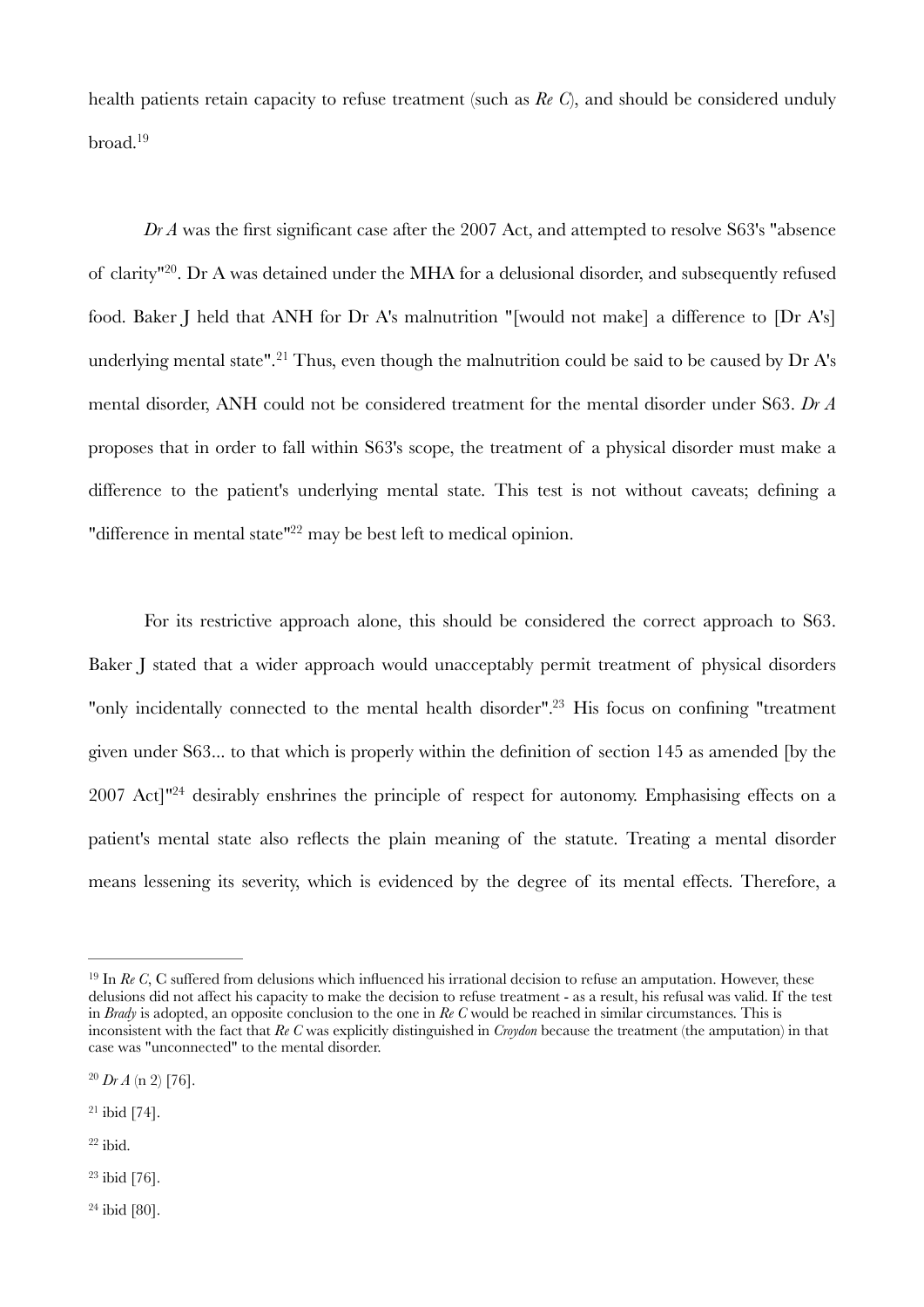<span id="page-4-6"></span><span id="page-4-5"></span>["](#page-4-0)treatment... for the mental disorder"<sup>[25](#page-4-0)</sup> is properly one which affects the patient's mental state. Furthermore, a mental disorder's ["](#page-4-1)symptoms or manifestations"<sup>[26](#page-4-1)</sup> are compulsions or other effects on the patient's behaviour; alleviating them or prevent their worsening naturally requires changes in the patient's mental state.

<span id="page-4-8"></span><span id="page-4-7"></span>However, in the subsequent case of *Nottinghamshire Healthcare NHS Trust v RC*<sup>[27](#page-4-2)</sup>, a Jehovah's Witness with self-harming tendencies refused a blood transfusion after self-lacerating. Mostyn J acknowledged that ["](#page-4-3)if [he] were confined to the literal words of sections 63 and  $145(4)$ "<sup>[28](#page-4-3)</sup> the transfusion could not be treatment for the mental disorder. He nevertheless held that S63 could authorise the transfusion. However, the Trust could (and did) lawfully withhold the transfusion in light of the patient's valid refusal. Mostyn I's resistance of the MHA's "literal words"<sup>[29](#page-4-4)</sup> in *RC* leaves the door open for future expansions of S63's scope, which would further depart from Baker J's restrictive approach and the MHA's plain meaning.

<span id="page-4-9"></span>The scope of S63 as written and refined by S145(4) is unclear. The common law is inconsistent, and - *Dr A* excepted - has created unhelpful or unacceptable tests. Considering also that *RC* appears to resist *Dr A*'s properly restrictive view, it is imperative to define S63's scope in a clear and desirable manner. The most practical solution is not to add a new mechanism to the law, but to clarify the existing provisions of the MHA. The *Dr A* position should thus be reflected in statute, both for the sake of clarity, and in order to give a restrictive reading of S63 more weight.

<span id="page-4-3"></span> $28$  ibid [30].

<span id="page-4-0"></span> $25$  MHA 1983 s 63.

<span id="page-4-1"></span><sup>&</sup>lt;sup>[26](#page-4-6)</sup> MHA 1983 s 145(4).

<span id="page-4-2"></span><sup>&</sup>lt;sup>[27](#page-4-7)</sup> [2014] EWHC 1317 (COP)

<span id="page-4-4"></span> $29$  ibid.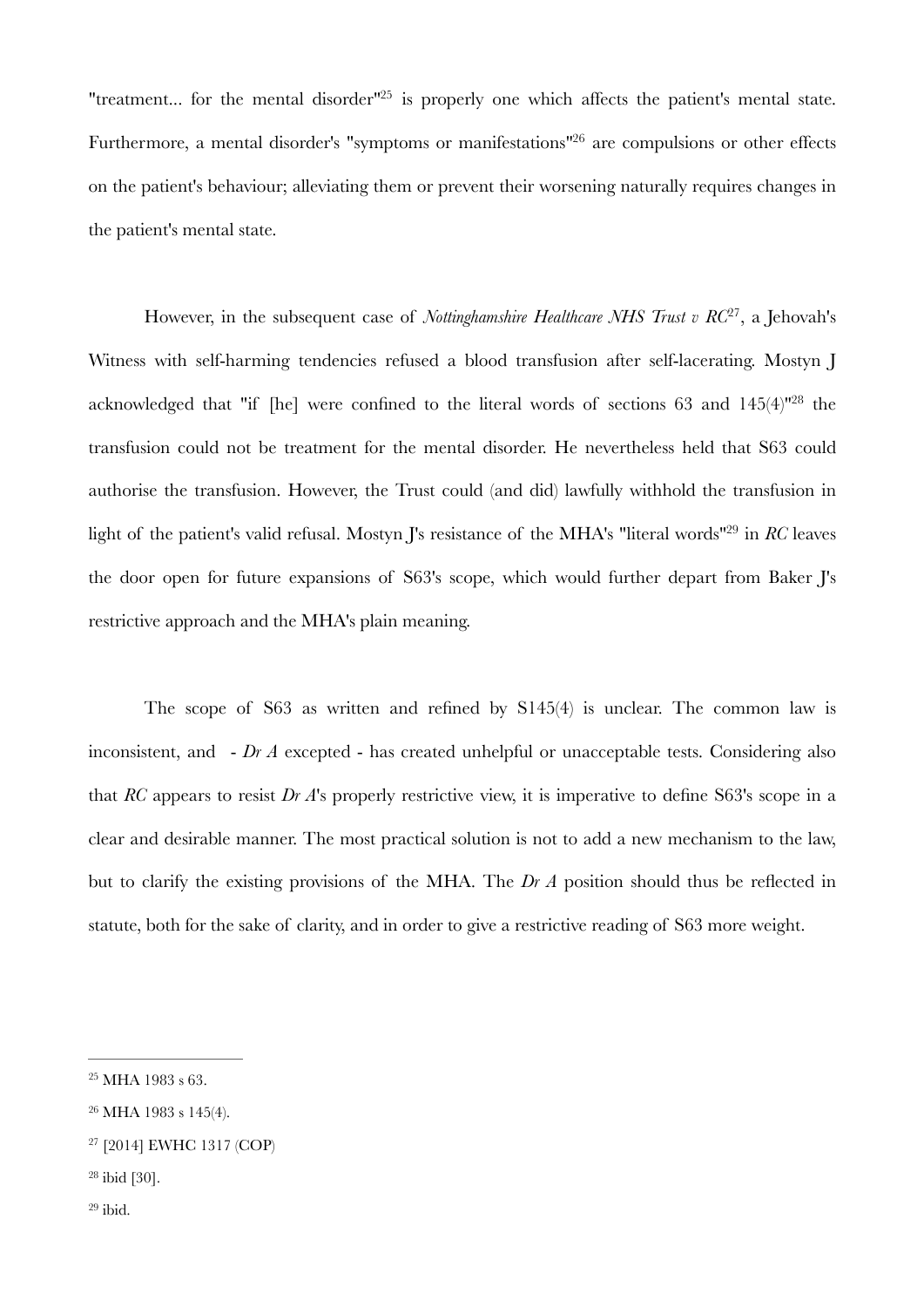## **The proposed reform**

This essay suggests amending the MHA by adding the proposed S145(4A) below:

"(4A) In relation to subsection (4) above, medical treatment, in relation to mental disorder, can include the treatment of physical disorders only if such treatment is likely to have an effect on the patient's underlying mental state in a manner which is relevant to the disorder for which the patient is detained under this Act."

This reform leaves the power in S63 unchanged. However, it modifies S145(4), which defines medical treatment for the purposes of S63. The proposed reform codifies a test determining when physical disorders may be treated under S63, resolving the uncertainty caused by the wording of the MHA and case law on its interpretation. This test also reflects the *Dr A* approach that treating physical disorders can only be considered treatment ["](#page-5-0)for the mental disorder"<sup>[30](#page-5-0)</sup> if it has an effect on the patient's underlying mental state.

<span id="page-5-5"></span><span id="page-5-4"></span><span id="page-5-3"></span>The proposed reform also helps the UK discharge its obligations under the European Convention of Human Rights (ECHR). The positive operational duty under Article 2 ECHR to protect the right to life includes the proper use of statutory powers under the MHA[.](#page-5-1)<sup>[31](#page-5-1)</sup> Accordingly, defining S63's scope allows greater clarity and efficiency in discharging the operational duty. Further, the European Court of Human Rights (ECtHR) in  $X$  v Finland<sup>82</sup> held that involuntary medical treatment flowing automatically from detention under mental health legislation without substantive and procedural safeguards was incompatible with Article 8 ECHR respect for private life. S63, which automatically allows nonconsensual treatment of detained patients without any apparent safeguards, thus appears inconsistent with Article 8 ECHR. While the proposed reform does not

<span id="page-5-0"></span> $^{30}$  $^{30}$  $^{30}$  MHA 1983 s 63.

<span id="page-5-1"></span><sup>&</sup>lt;sup>[31](#page-5-4)</sup> Rabone v Pennine Care NHS Foundation Trust [2012] UKSC 2.

<span id="page-5-2"></span><sup>&</sup>lt;sup>[32](#page-5-5)</sup> [2012] ECHR 1371.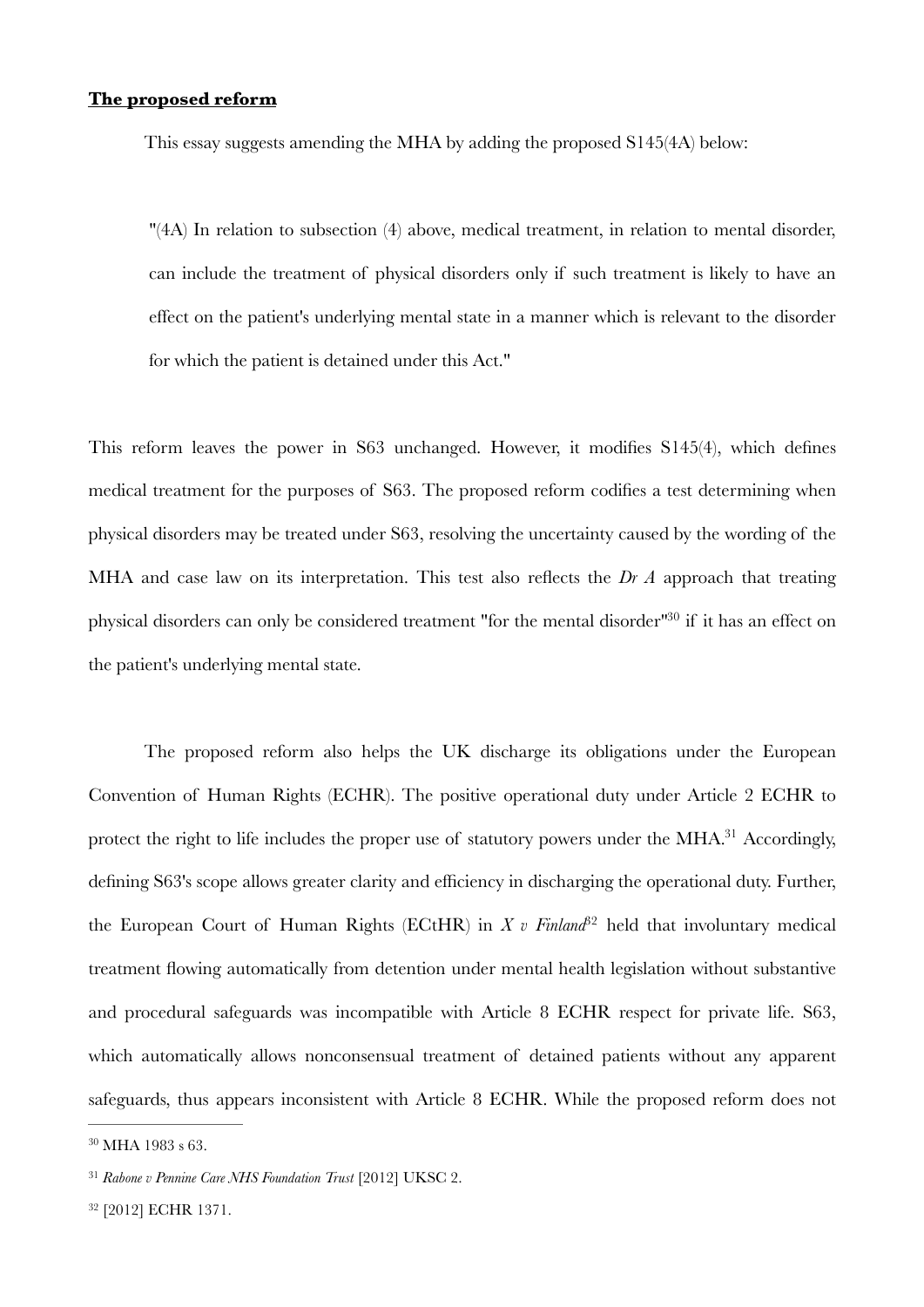completely resolve this incompatibility, it narrows S63's applicability, which reduces the severity of the inconsistency.

#### **A defence of the proposed reform**

The most immediate counterargument against the proposed reform is that it unduly restricts S63, preventing clinicians from administering necessary treatment. For instance, the proposed reform might counterintuitively exclude ANH in anorexia nervosa cases. However, patients who are detained under the MHA remain subject to the Mental Capacity Act 2005 (MCA). This provides a framework under which mental health patients' physical disorders can properly be treated, even in cases where treatment would be excluded under the proposed subsection 4A. Although deprivation of liberty safeguards (DoLS) at the MCA-MHA interface could present a practical obstacle to the administration of MCA treatment to mental health patients, both commentators and the Law Commission have provided ways to mitigate or remove this obstacle.

S<sub>2</sub>(1) MCA provides the diagnostic limb of the test for capacity:

<span id="page-6-1"></span>"a person lacks capacity... if at the material time he is unable to make a decision for himself in relation to the matter because of an impairment of, or a disturbance in the functioning of, the mind or brain"[.33](#page-6-0)

S3(1) MCA provides the second, functional limb of the test:

"[A] person is unable to make a decision for himself if he is unable—

- (a) to understand the information relevant to the decision,
- (b) to retain that information,

<span id="page-6-0"></span> $33$  Mental Capacity Act 2005 (MCA 2005) s 2(1).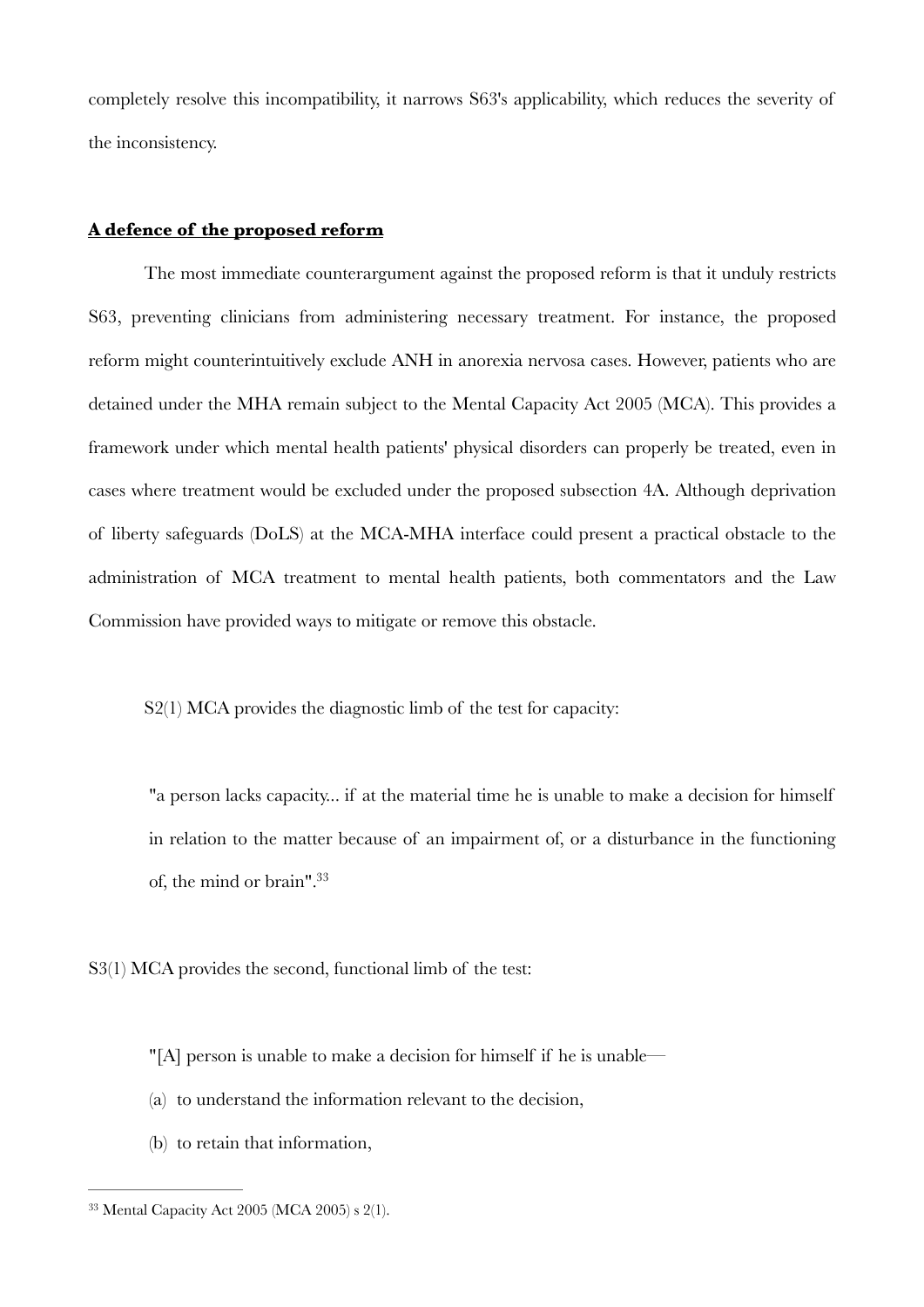- (c) to use or weigh that information as part of the process of making the decision, or
- <span id="page-7-7"></span>(d) to communicate his decision (whether by talking, using sign language or any other means)."[34](#page-7-0)

Taking Sections 2 and 3 MCA together, if an impairment of mental functioning causes a patient to be unable to understand, retain, or use or weigh information relevant to a decision to accept treatment, or to communicate that decision, then she lacks capacity to consent to or refuse that treatment. Treatment can then be administered in her best interests.

<span id="page-7-11"></span><span id="page-7-10"></span><span id="page-7-9"></span><span id="page-7-8"></span>Patients detained under the MHA self-evidently have mental disorders. This means that they satisf[y](#page-7-1)<sup>[35](#page-7-1)</sup> the diagnostic requirement for "an impairment of, or a disturbance in the functioning of, the mind or brain<sup> $136$  $136$ </sup>[.](#page-7-2) Many of the compulsions that mental health patients experience have also been held to affect their ability to use or weigh information relevant to making decisions about their treatment[.](#page-7-3)<sup>37</sup> It is highl[y](#page-7-4) likely<sup>38</sup> that mental health patients will lack capacity to make decisions where compromised by their mental disorder. The MCA would then operate to allow treatment in the patient's best interests. Determining patients' best interests usually prioritises medical interests, especiallyin favour of preserving life. <sup>39</sup> Although in  $Re X^{40}$  ANH was held not to be an anorexic's best interests, if ANH were administered "there [was] a 95-98% chance that she [would] spend a

<span id="page-7-5"></span> $39$  *Dr A* (n 2) [53].

<span id="page-7-6"></span><sup>[40](#page-7-13)</sup> [2014] EWCOP 35.

<span id="page-7-13"></span><span id="page-7-12"></span><span id="page-7-0"></span> $34$  MCA 2005 s 3(1).

<span id="page-7-1"></span><sup>&</sup>lt;sup>[35](#page-7-8)</sup> Department for Constitutional Affairs, *Mental Capacity Act 2005 Code of Practice 2007* (TSO, 2007) para 4.12.

<span id="page-7-2"></span><sup>&</sup>lt;sup>[36](#page-7-9)</sup> MCA 2005 s 2(1).

<span id="page-7-3"></span><sup>&</sup>lt;sup>[37](#page-7-10)</sup> In *Re E (Medical Treatment Anorexia)* [2012] EWHC 1639 (COP), the compulsions caused by anorexia nervosa affected the patient's ability to use or weigh the relevant information; she thus lacked capacity to decisions concerning food. More tangentially, in *Dr A*, Dr A was detained for a delusional disorder, and lacked capacity to refuse food. This was not because of a compulsion to refuse food but rather because his delusions rendered him unable to use or weigh relevant information concerning the consequences of refusing food.

<span id="page-7-4"></span>*Mental Capacity Act 2005 Code of Practice 2007* (n 35) para 4.22. [38](#page-7-11)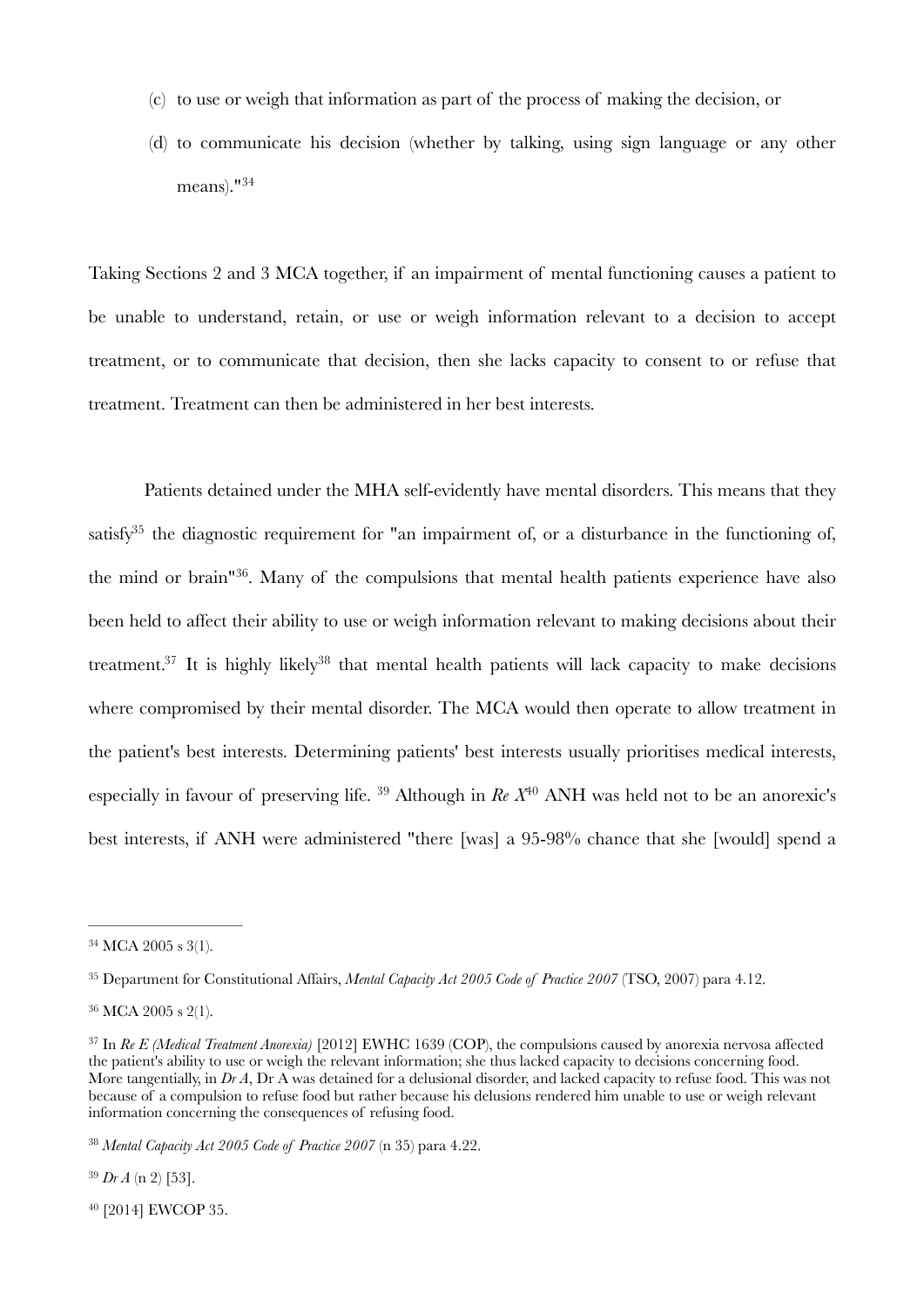<span id="page-8-2"></span>miserable time being forcibly fed before she then  $\lceil$  died $\rceil$ <sup> $n41$  $n41$ </sup>[.](#page-8-0) Considering that medical interests are generally set aside only in exceptional cases, it is highly likely that patients will receive appropriate treatment.

The proposed reform, therefore, does not compromise, but rather reinforces, the ability to properly treat patients. The MCA allows treatment for physical disorders which is excluded under the proposed subsection 4A, but which is required by, and in the best interests of, mental health patients due to their lack of control over certain actions and thoughts, leading to a lack of capacity. These physical disorders are irrelevant to the mental health of the patient, and therefore should not be a matter for the MHA. For instance, in *RC* S63 could have potentially authorised the blood transfusion despite RC's capacitous religious refusal, as well as his advance refusal of blood products. This would have grossly violated RC's autonomy. The Trust correctly decided not to administer the transfusion because it would have been an "abuse of power"<sup>42</sup>[.](#page-8-1) If the MHA were reformed as proposed, on similar facts to *RC*, the transfusion would be outside the scope of S63. Treatment would also not be possible under the MCA because of the patient's capacitous refusal. The same outcome - withholding treatment - would be reached, but without the possibility of abusing the S63 power to cause a violation of patient autonomy.

<span id="page-8-3"></span>Where the MCA is used, however, treating mental health patients without consent usually requires restraint. This engages the MCA's DoLS, which are procedural and substantive safeguards preventing arbitrary violations of patients' right to physical liberty under Article 5 ECHR. *Dr A*  highlighted a legislative gap which makes restraining MHA-detained patients for MCA treatment impossible without violating their Article 5 ECHR rights. S16A MCA reads: "If a person is ineligible to be deprived of liberty by this Act, the court may not include in a welfare order provision

<span id="page-8-0"></span> $41$  ibid [56].

<span id="page-8-1"></span> $42 RC$  $42 RC$  (n 27) [42].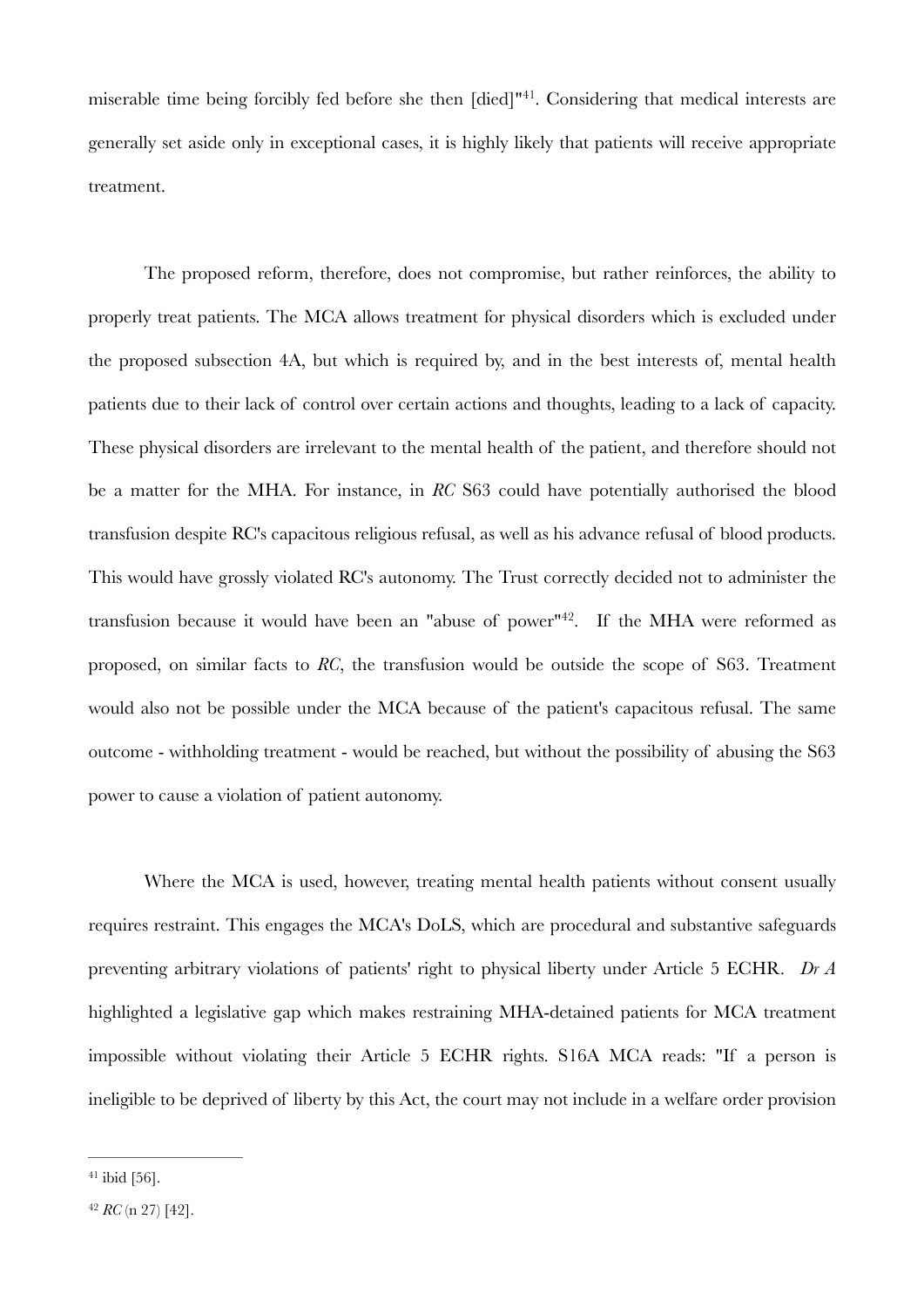whichauthorises the person to be deprived of his liberty."<sup>[43](#page-9-0)</sup> Schedule 1A MCA provides that an MHA patient, P, is "ineligible"<sup>[44](#page-9-1)</sup> for the purposes of S16A if, *inter alia*:

<span id="page-9-7"></span><span id="page-9-6"></span>"P is -

- (a) subject to the hospital treatment regime [of the MHA], and
- <span id="page-9-9"></span><span id="page-9-8"></span>(b) detained in a hospital under that regime.["45](#page-9-2)

The effect of this, as shown in *Dr A*, is that it is "impossible for [P] to be treated [under the MCA]... outwith his "treatment" under the MHA if that treatment involves a deprivation of liberty"[.46](#page-9-3)

<span id="page-9-10"></span>Since *Dr A*, where the S16A gap would render a patient unable to be treated, an application fora court order under the inherent jurisdiction is necessary.<sup> $47$ </sup> Because the proposed reform increases the use of the MCA to treat MHA-detained patients, the number of cases where an application is necessary will likely increase. An astute counterargument against the proposed reform is thus that the greater volume of applications to the courts counterproductively increases strain on the judicial system. While this is a valid point, commentators and the Law Commission have suggested ways to deal with the S16A gap.

<span id="page-9-11"></span>The Law Commission's recent report on Mental Capacit[y](#page-9-5) and Deprivation of Liberty<sup>[48](#page-9-5)</sup> and draft Mental Capacity (Amendment) Bill specifically addresses the S16A gap. As Ruck Keene

<span id="page-9-1"></span> $44$  ibid.

<span id="page-9-0"></span><sup>&</sup>lt;sup>[43](#page-9-6)</sup> MCA 2005 s 16A.

<span id="page-9-2"></span><sup>&</sup>lt;sup>[45](#page-9-8)</sup> MCA 2005 sch 1A.

<span id="page-9-3"></span>*Dr A* (n 2) [67]. [46](#page-9-9)

<span id="page-9-4"></span> $47$  ibid [96].

<span id="page-9-5"></span>Law Commission, *Mental Capacity and Deprivation of Liberty* (Law Com No 372, 2017). [48](#page-9-11)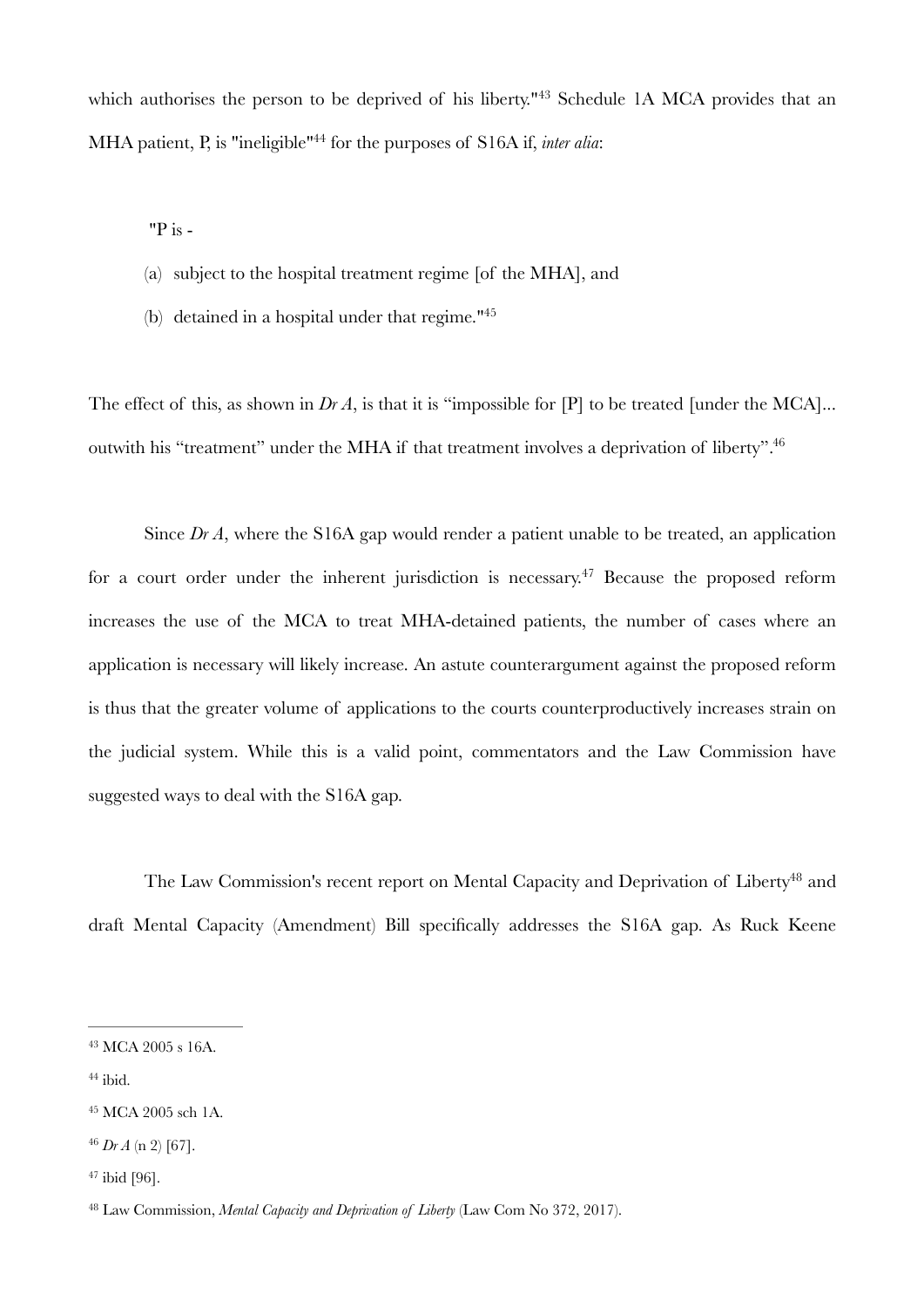<span id="page-10-3"></span><span id="page-10-2"></span>explains, the draft Bill suggests eliminating the gap by repealing  $S16A<sup>49</sup>$  $S16A<sup>49</sup>$  $S16A<sup>49</sup>$  If the draft Bill were passed, authorising treatment for an MHA-detained patient under the MCA regime would not require navigating a legislative gap. This is the simplest and most effective solution, and would allow the proposed subsection 4A to operate without any practical difficulty. In the interim, or should the Bill not be accepted by Parliament, commentary from 39 Essex Street suggests that the 'residual liberty' jurisprudence of the ECtHR provides a better solution to the legislative gap than the inherent jurisdiction[.](#page-10-1)<sup>[50](#page-10-1)</sup> Under this approach, patients detained under the MHA retain a measure of residual liberty. If the restraint required to administer MCA treatment deprives a patient of that residual liberty, then S16A renders her ineligible to be restrained. However, if it does not deprive the patient of residual liberty, the restraint would amount to a variation in the conditions of her MHA detention, and would not engage S16A ineligibility. While applications might still have to be made in complex cases, adopting the concept of residual liberty would be an improvement over the use of the inherent jurisdiction, which essentially makes applications mandatory.

The proposed reform would require the use of the MCA to treat MHA-detained patients' physical disorders. This could exacerbate the practical difficulties in restraining and treating patients caused by the S16A gap. However, either adopting the draft Bill or following ECtHR residual liberty jurisprudence would mitigate, or remove, this problematic area of the MCA-MHA interface, allowing the proposed reform to restrict the scope of S63 MHA without compromising the ability to administer treatment which is in patients' best interests.

<span id="page-10-0"></span><sup>&</sup>lt;sup>[49](#page-10-2)</sup> Alexander Ruck Keene, 'Mental Capacity and Deprivation of Liberty: the Law Commission report and draft Mental Capacity (Amendment) Bill 2017' (Presentation at the 39 Essex Street Breakfast Briefing: Law Commission Mental Capacity and Deprivation of Liberty Report and draft Bill, 14 March 2017) <https://app.box.com/s/ fcevig19t9ryzknfppwovbkga5dkguw4> last accessed 19 September 2017.

<span id="page-10-1"></span><sup>&</sup>lt;sup>[50](#page-10-3)</sup> 39 Essex Chambers, 'A NHS Trust v Dr A' (39 Essex Chambers, March 2013) <http://www.39essex.com/cop\_cases/anhs-trust-v-dr-a/> last accessed 18 September 2017.